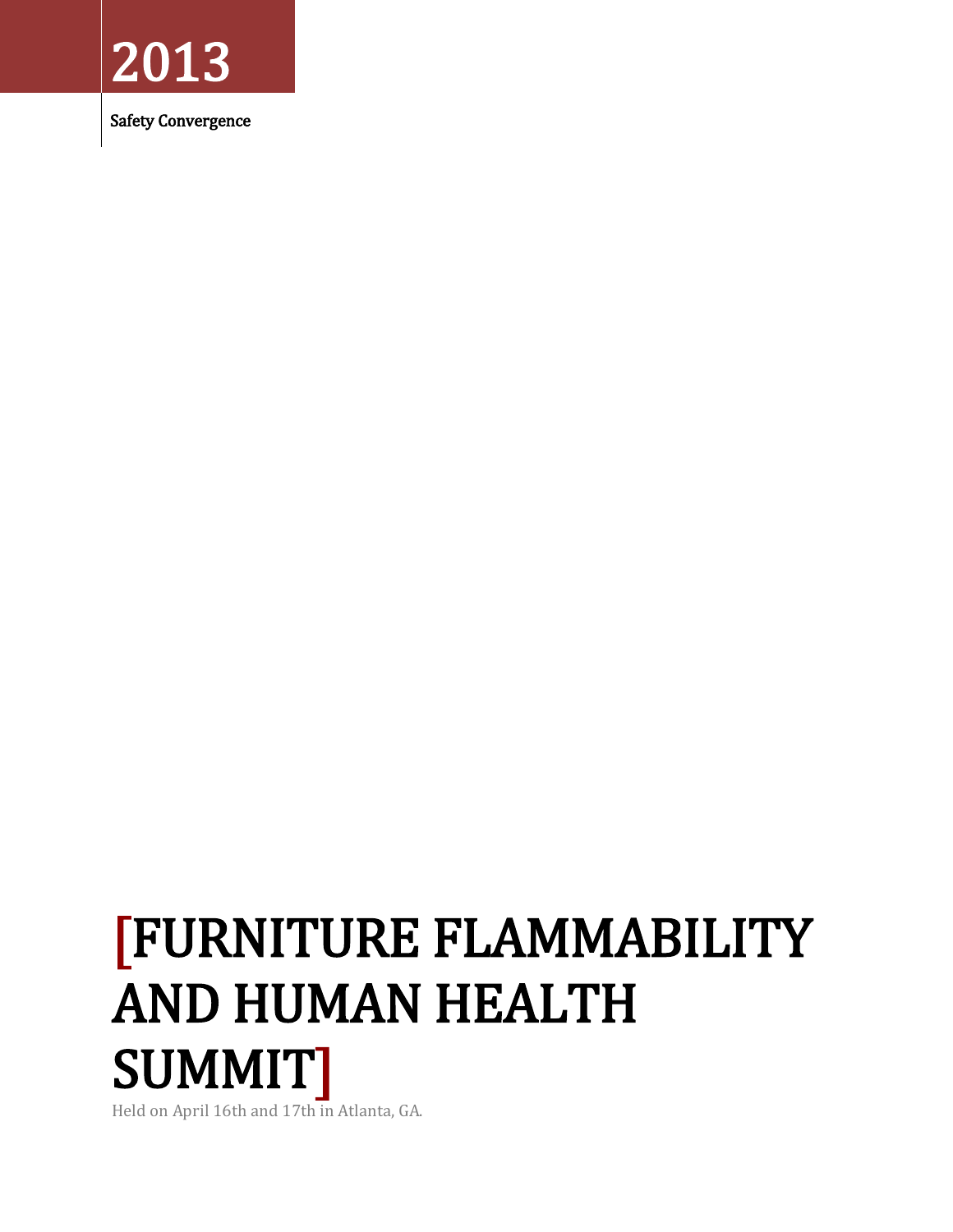# **Furniture Flammability and Human Health Summit** A Summary - Read Out

Held on April 16th & 17th in Atlanta, GA, the goal of this initial Summit was to begin an open, honest, and respectful dialogue about the issues among key stakeholders including environmental and health advocates, scientific researchers, the chemical and furniture industries, fire officials, the standards development community and potential regulators.

Following a day and a half of stimulating plenary and panel presentations by various distinguished speakers, the collective group divided into 3 individual breakout sessions. The groups were given questions we received from attendees the day prior, and challenged to come up action items for each of the topic categories. Following an extended working session, the break out groups returned to the general session to share answers and recommended actions with the greater assembly.

The Key Topics, Charge Questions, and Group responses are detailed below.

The separate breakout group topics consisted of:

- 1. Opportunities for Technologies and Manufacturing Strategies
- 2. Role of Standards, Methods, and Alignment to Current and Emerging Needs
- 3. Data and Research

#### Breakout 1 -Opportunities for Technologies and Manufacturing Strategies

#### Specific questions posed by general session and addressed:

#### 1) What is the definition of safe FR? What is it worth to really make furniture fire safe?

- Very difficult to define this can be subjective but no cutoffs identified so you need to rank, rate, and characterize. May be better to define "safer" versus truly safe. Suggestion made to make the underlying assumptions behind the definitions transparent for what the tradeoffs are with each particular FR additive. Must be clear what the value judgments are with the products to assess the various tradeoffs objectively.
- Consumers need assurance of safety, but will have to be delivery of data that has trust behind it and is easily understandable. An easily understandable certification system associated with the product, and if someone wanted to dig more into it, the data are all there. Valid point is made that in the US, in most cases, products being sold in stores are automatically assumed to be safe. Models may exist though like Proposition 65 for labeling. Tags are needed by both manufacturers and consumers, but needs may differ among these groups. (See mattress standard for fire safety recently developed – do customers really notice?)
- Model for "fire safe product development" mattress manufacturers got actively involved in development of new fire safety standards of their products and how to meet it and the new safety issues.
- "Safer" may best be defined by both fire safe and environmentally/health safe. Safety can also be based upon risk and/or hazard. May have to have more parties weigh in on. Risk is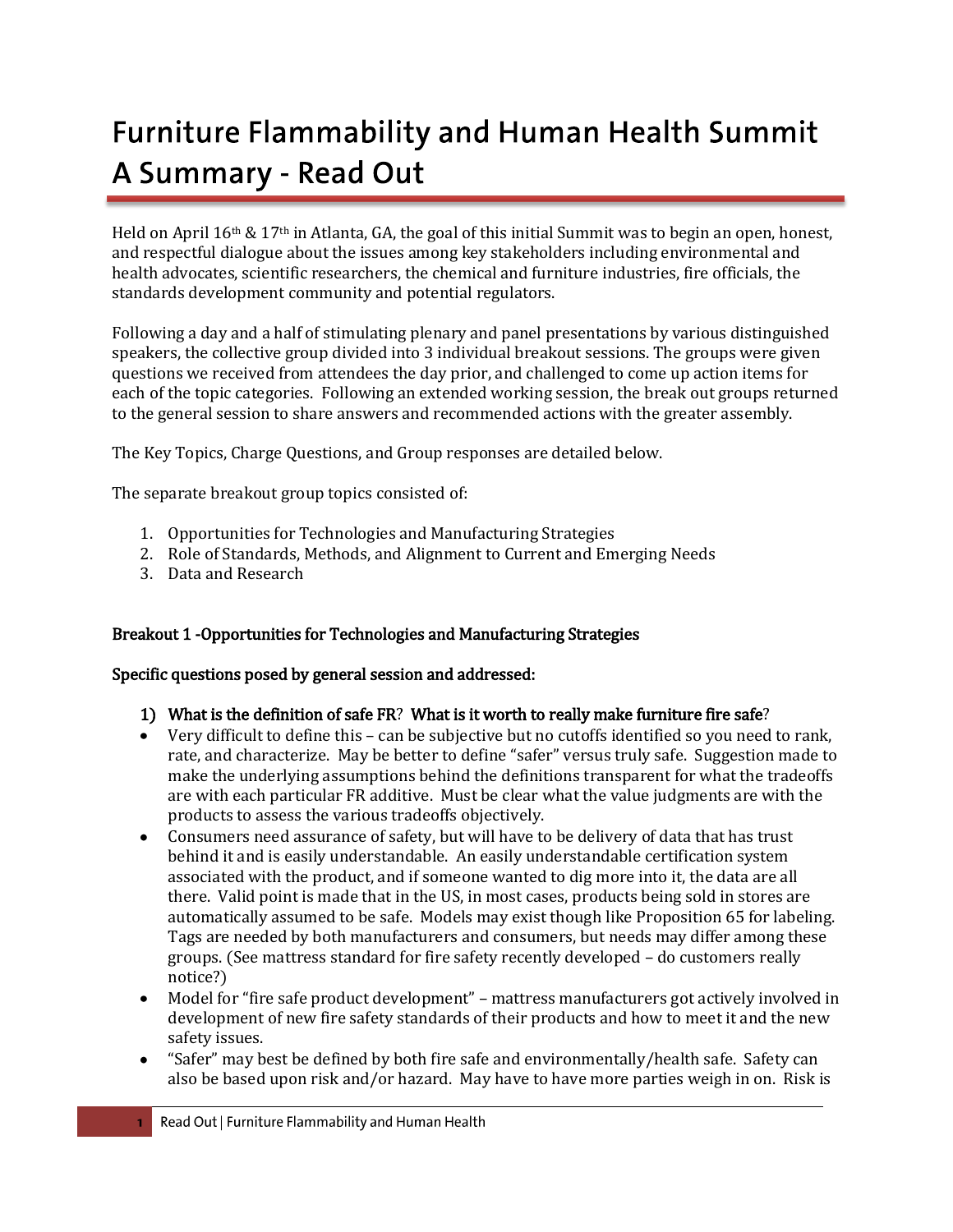a perception issue relevant to alternatives. Item A is perceived as more risky than Item B due to reasons which are and are not always fact based.

- Economics and price rules and typically trump perceptions of safety in many cases, even if benefits justify it. Sometimes consumer choice may have to be removed to force a particular safe change.
- Consumer focus groups may be needed to help define this issue. Some data is available.
- What is it worth to make furniture fire safe? See economics / price commentary and consumer perceptions. Some data/math exists from NFPA in models they have done (see John Hall) where they quantified fire damage and death. Not easy to quantify hazards and injury, but \$2B was number that NFPA came up with.
- Burden of disease from using a particular FR chemical vs. fire safety issues not easy to  $\bullet$ quantify costs. CDC has some data on this for specific chronic diseases to quantify financial burden. (lost work, health care costs, early death and burden on family from loss of family member)
- Are there models existing from studies on phasing out lead or mercury that can be used to help quantify this burden.
- Different values @ different price points. So some customers at a particular price point may not care about some of these issues at all, while those at another price point they may care more, or care about different issues. See Foam Manufacturer Association data. May be a study more for sociologists / psychologists to help sort this out.

#### 2) Are there FR chemicals in the barrier?

- Depends upon the type of barrier one uses whether or not FR chemicals will be present.
- Knit, woven, batting, back-coating fabric, inherently FR fabrics and each of these may or may not have FR chemicals depending up on what test the barrier fabric must provide protection against.
- Depends upon test methodology that the barrier must provide protection against.
- 3) How much do barriers cost relative to cost of making a chair? (notes that costs below are manufacturer costs, does not include profit margins)
- Depends upon the barrier chosen and the shape of the chair and the manufacturing methodology.
- Also depends upon the fire test that the barrier must provide protection against.
- According to a barrier costing manufacturer, assuming existing fire tests, \$5/square yard to \$12/square yard. May add another \$1.50 per yard to co-laminate barrier to outer furniture fabric.
- Chair 5-7 yards barrier fabric needed. Sofa 13-15 yards barrier fabric needed.
- If barrier fabrics are not co-laminated with outer fabrics, can double labor costs to  $\bullet$ manufacture a successful piece of furniture. Other complications of manufacturing show up as well (new materials may require new equipment and tooling to successfully make good furniture at cost).
- May also depend upon regulatory requirements one that describes performance and leaves open some ways to meeting the fire safety needs.
- Costs of the fire tests whole furniture vs. barrier fabric vs. individual components….Adds to the total cost of the system. So the fire tests will drive the costs, what is the fire test trying to measure?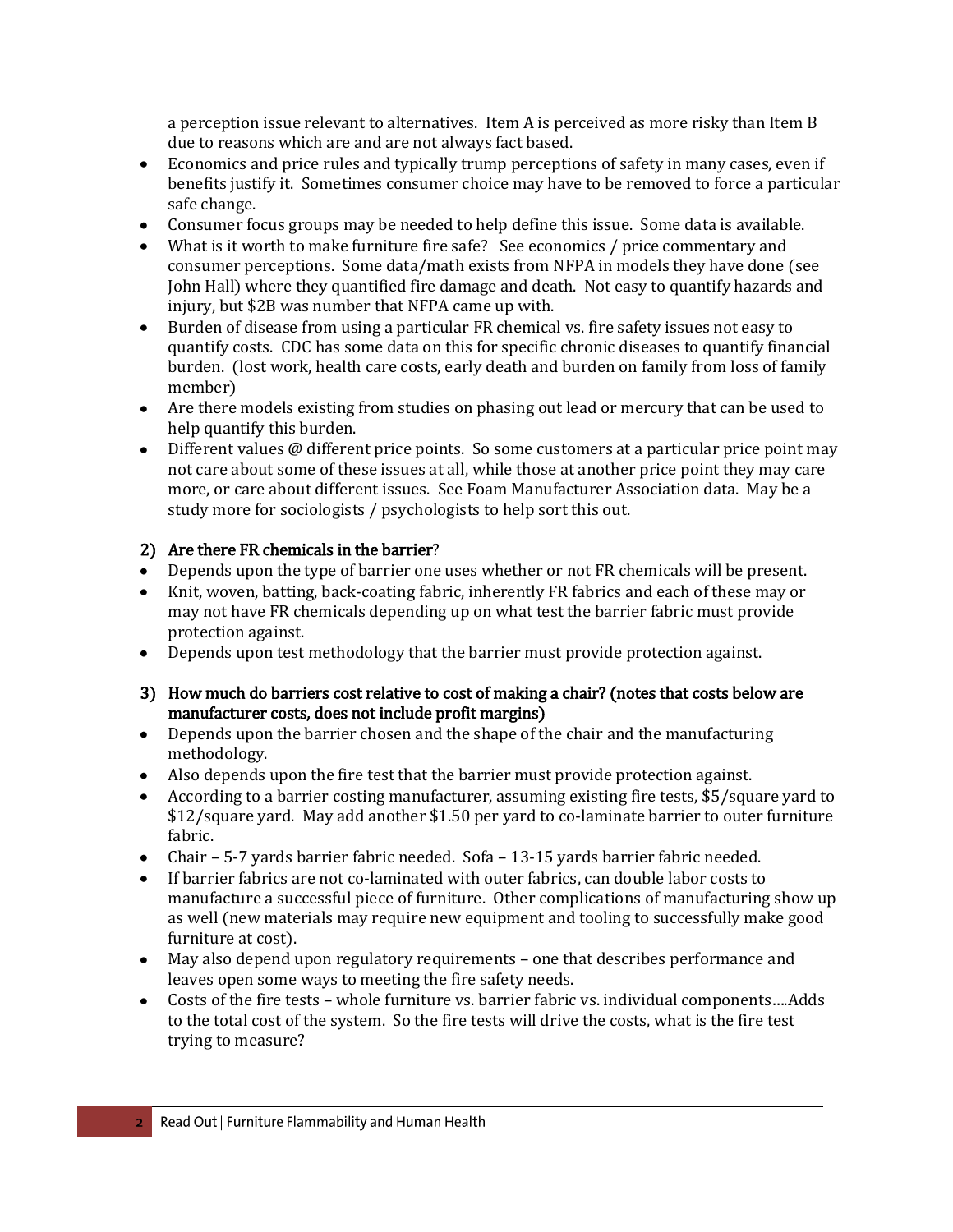Also more muddled when/if the end-consumer makes their own chair or reupholsters the furniture. If those reupholster fabrics don't meet specifications, how does that change the fire loss statistics?

### 4) Comment: We did not get upholstered furniture manufacturer's perspective

We have some of their inputs, but see list of those missing from discussions at the end of this document.

### Bottom line: Summary Comments

What is the problem, what is the acceptable solution to that problem? Because this is not yet defined, it is impossible to move forward on manufacturing solutions. Manufacturers cannot proceed until they know what is/is not allowable based upon that problem being defined in light of a specific definition of "safe". And that definition of safe may not be clear until specific tests or a system of screening methodology is in place. Screening methodology for system will have to look at fire scenarios, EH&S safety, and cost/performance criteria. Begin with this matrix with what you know today and fill in the gaps and see if the problem can be answered. Simplifications cannot be used to solve the problem – have to do systems approach that looks at fire, EH&S, and economic criteria – systems engineering that feeds benefits of one system into another, or at least seeks to do so.

This will have to consider holistically: goals, evaluate existing & new strategies, test protocols, MFR needs and enforcement.

## Those missing from discussions at UL event:

Supply chain MFRs (National / International):

- Retailers
- Fabric / Textile MFRs  $\bullet$
- Batting / Filling MFRs
- Coating/Back coating
- Reupholster manufacturers  $\bullet$
- Foam Fabricators

# Regulatory Agencies (Chemical and Fire):

- EPA  $\bullet$
- State Regulatory Agencies  $\bullet$
- International organizations (in case of global commerce and imports/exports)

#### Others:

 $\bullet$ Consumer reports?

#### Possible Frameworks to consider:

Design for the Environment type methodology: Starts creating a real matrix of what the research gaps are, but there is concern that filling in everything might take forever to really fill out and therefore nothing gets done (analysis by paralysis)

RTI (Research Triangle Institute) has another methodology used recently to look at different technologies to see what data is missing (Alex Morgan will look into this – cannot remember name of methodology)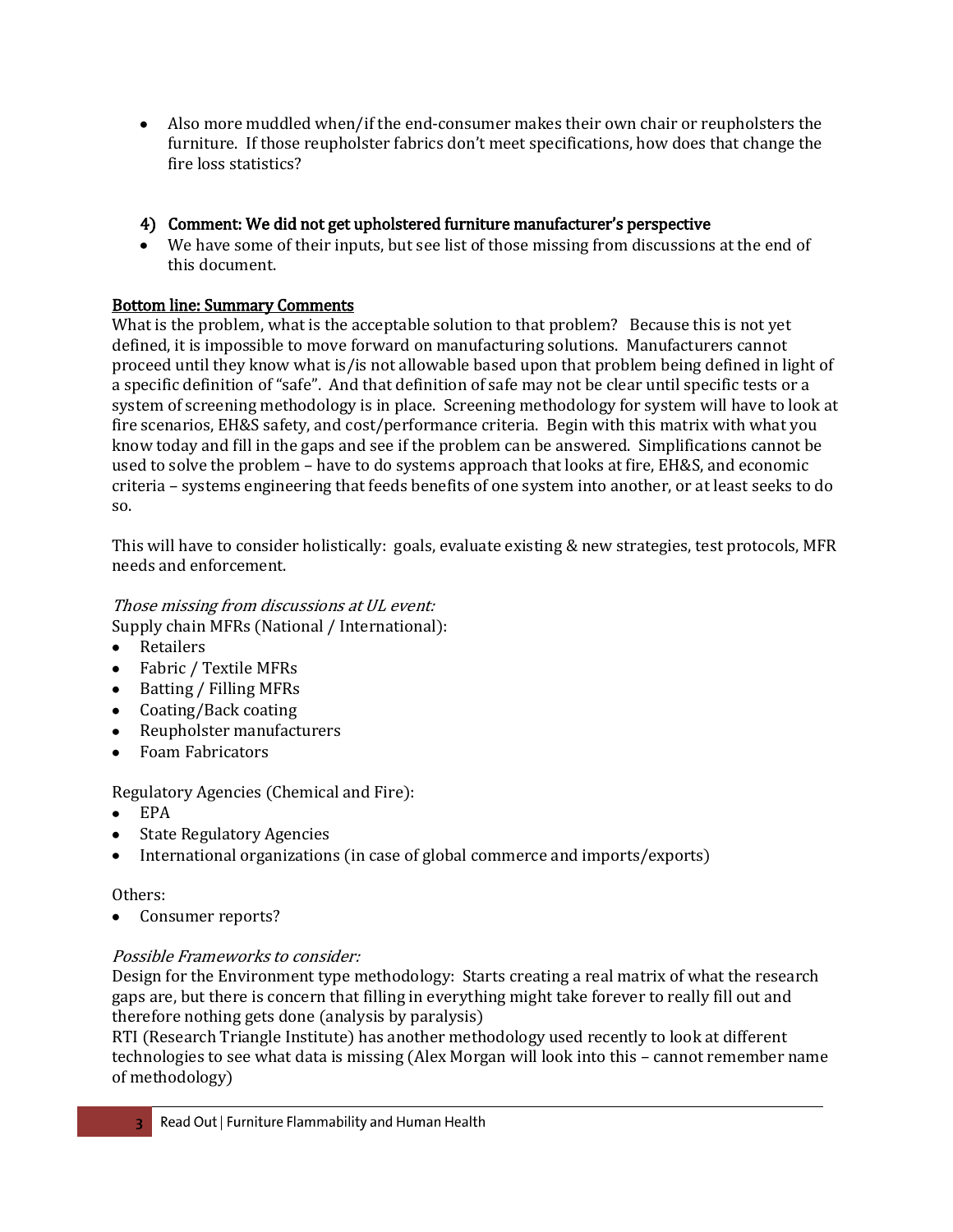Breakout 2 - Role of Standards, Methods, and Alignment to Current and Emerging Needs

Specific Questions Posed by General Session

- What are the attributes of a sustainable flame retardant?-
- Recycling of foam and other FR treated materials has been strongly encouraged by Green Rating Systems such as USGBC LEED, and others.
	- Is there now an unintended consequence of this action illustrated by persistence of FRs in the environment?
	- Topic End of Life strategies persistence
- Furniture manufacturing companies need to know if barriers will be required if they are currently using FR foam and Type I fabrics.
- What are the details of the proposed California Smolder Standard and how does the data compare with the open flame standard?
- How can we assure barriers that might be used do not contain flame retardant chemicals?
- If couches are used indoors and if smoke constitutes cause of  $\frac{1}{4}$  to 60% of fire deaths (comments from experts heard today), should there be a smoke generation component to the regulation of upholster? Perhaps 3 tier

The workgroup did not answer each question individually but provided over-arching concepts / principles that should be considered:

- Balanced approach to the issues
	- E&HS is increasingly important to manufacturers
		- Manufacturers want to eliminate chemicals where possible
- Continuous improvement process
	- Perfection is the enemy of the good
- Acceptable levels of risk
	- Being considered by standard developing organizations
	- What is acceptable level of risk for fire?
	- Available under Fed. Haz. Assessment Act (CPSC)
	- Current CPSC flammability standards are PB
- Need a level playing field (harmonization)
	- Domestic and imported products
- Is a particular standard really needed?
	- How big is the problem being addressed?
	- Cost-benefit analysis
	- Vulnerable populations
- Conceptual framework (applies to fire / E&HS)
	- Raw materials
	- Components
	- Products (demonstrate performance at this level)
	- Systems
	- Structure
		- occupants
		- First responders
		- Combustion products
	- End of life / disposal / environmental fate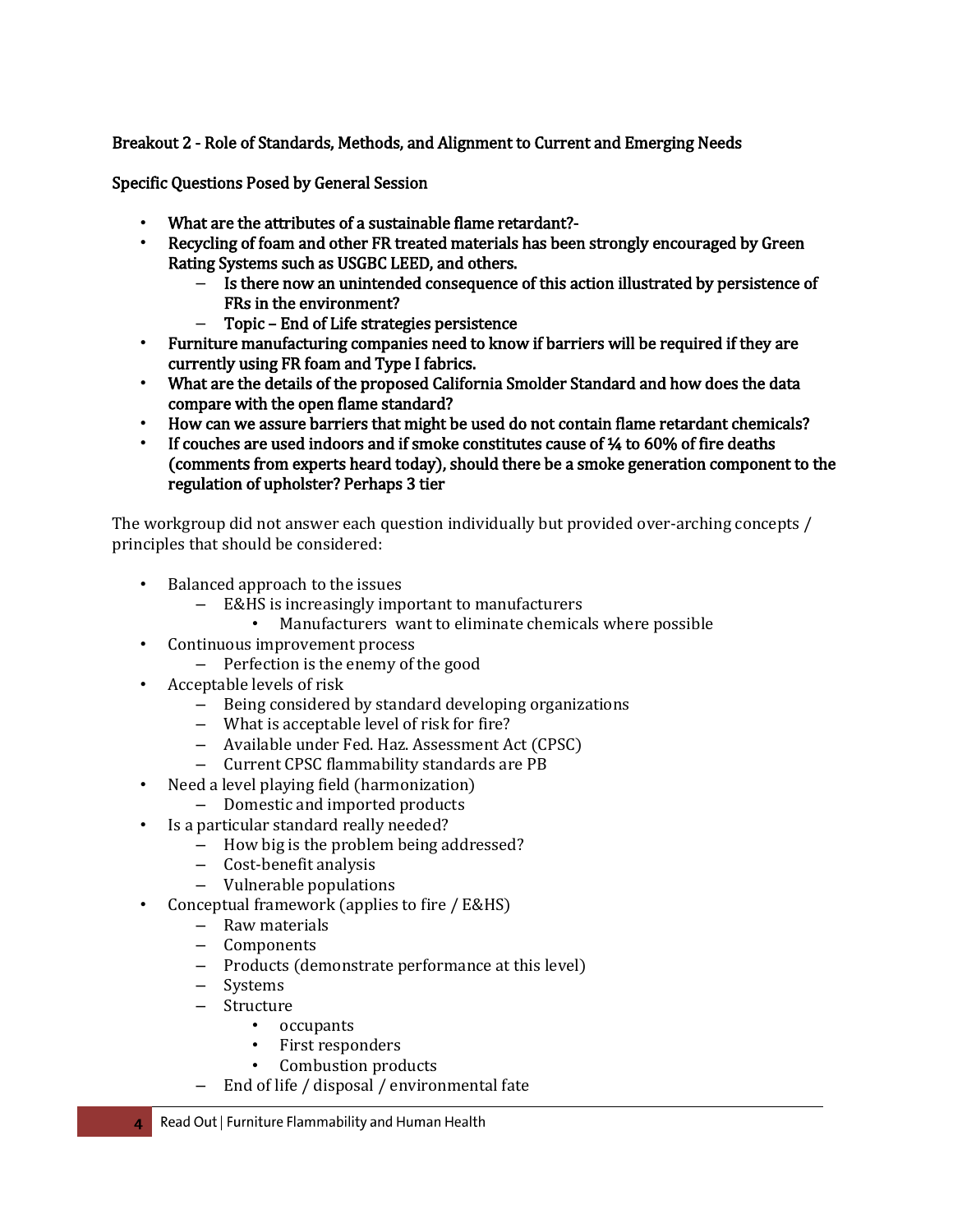General approach for a standard or program should include

- Performance-based approach
- Goals
- Objectives
- Standards / test methods
- Performance criteria

Answers that are needed to proceed-

- Fire testing at the product level
	- Demonstrate performance at product level
	- Guided by end-use application
	- Exposure conditions
- Has scale been validated?
	- Selection of ignition source
- Fault tree, HBSE analysis of upholstered furniture needed
	- Acute (test methods unknown)
	- Chronic
		- (routes of exposure known, define population)
- What ignition sources should be used for fire testing of upholstered furniture?
	- Magnitude of open flame
- How do you establish the performance requirements for toxin-free fire safety?
- What are the characteristics of a "sustainable" FR product?